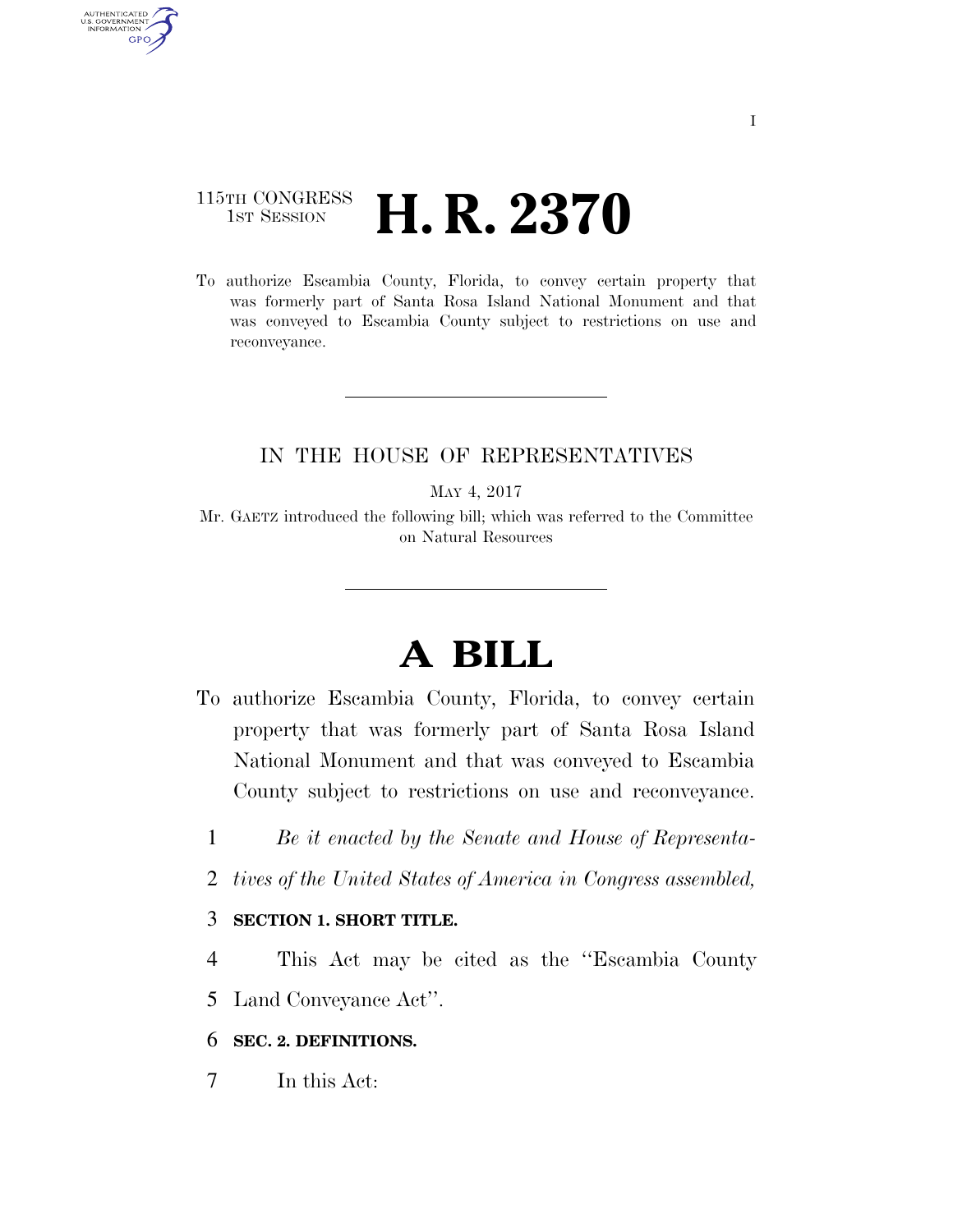(1) COUNTY.—The term ''County'' means Escambia County, Florida.

 (2) NON-FEDERAL LAND.—The term ''non-Fed- eral land'' means the former Santa Rosa Island Na- tional Monument land in the State that was con- veyed by the United States to the County under the Act of July 30, 1946 (60 Stat. 712, chapter 699), and by deed dated January 15, 1947.

 (3) STATE.—The term ''State'' means the State of Florida.

## **SEC. 3. RECONVEYANCE OF NON-FEDERAL LAND TO ESCAMBIA COUNTY, FLORIDA.**

 (a) IN GENERAL.—Notwithstanding the restrictions on conveyance in the Act of July 30, 1946 (60 Stat. 712, chapter 699), and the deed to the non-Federal land from the United States to the County dated January 15, 1947, and subject to subsections (c) through (g), the County may convey all right, title, and interest of the County in and to the non-Federal land or any portion of the non- Federal land, to any person or entity, without any restric- tion on conveyance or reconveyance imposed by the United States in that Act or deed.

 (b) EFFECT ON LEASEHOLD INTERESTS.—No person or entity holding a leasehold interest in the non-Federal land as of the date of enactment of this Act shall be re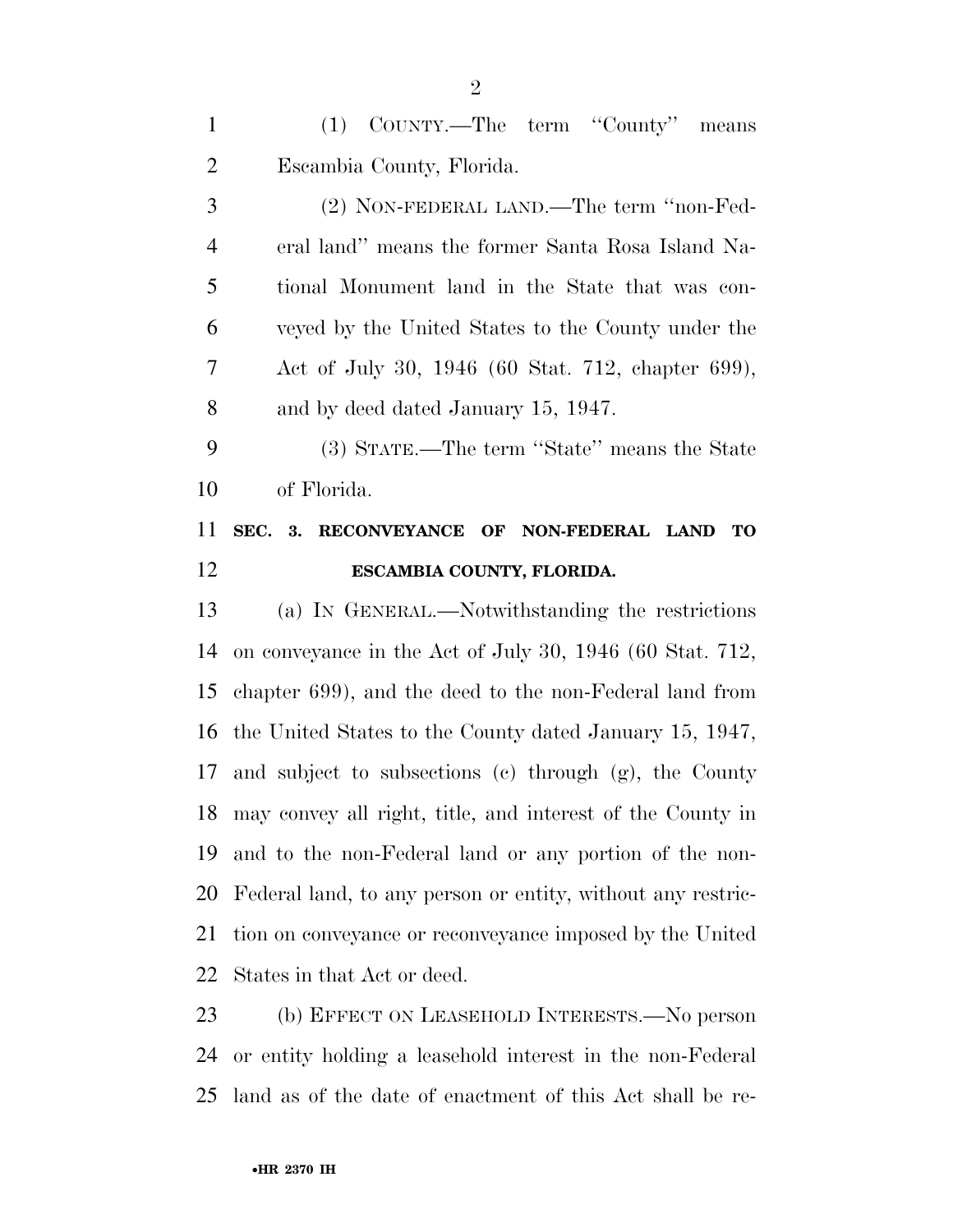quired to involuntarily accept a fee interest to the non- Federal land in place of the leasehold interest in the non-Federal land.

 (c) CONVEYANCE OF LAND WITHIN SANTA ROSA COUNTY, FLORIDA.—

 (1) IN GENERAL.—As a condition of the au- thority granted to the County to convey the non- Federal land under subsection (a), all right, title, and interest of the County in and to any portion of the non-Federal land that is within the jurisdictional boundaries of Santa Rosa County, Florida, shall be conveyed by the County to Santa Rosa County, Flor- ida, by the date that is 2 years after the date of en- actment of this Act. (2) REQUIREMENTS.—A conveyance under paragraph (1) shall— (A) be absolute;

(B) terminate—

 (i) any subjugation of Santa Rosa County, Florida, to the County; or

 (ii) any regulation of Santa Rosa County, Florida, by the County; and (C) be without consideration, except that the County may require Santa Rosa County,

Florida, to pay the actual costs associated with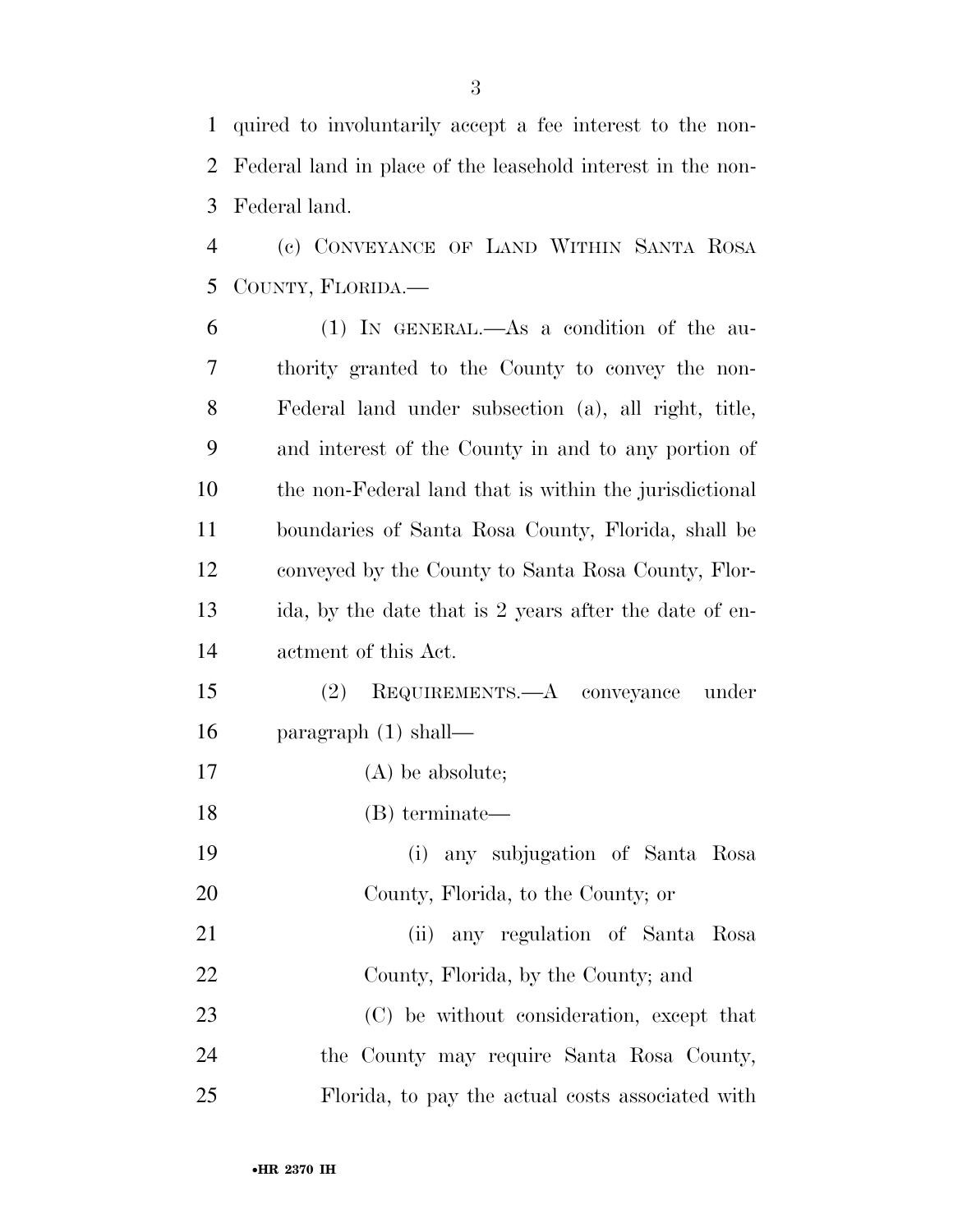| $\mathbf{1}$   | the conveyance of the non-Federal land to                   |
|----------------|-------------------------------------------------------------|
| $\overline{2}$ | Santa Rosa County, Florida.                                 |
| 3              | (3) ASSUMPTION OF OWNERSHIP; IMPOSITION                     |
| $\overline{4}$ | OF RESTRICTIONS. - On conveyance of the non-Fed-            |
| 5              | eral land to Santa Rosa County, Florida, under              |
| 6              | paragraph (1), Santa Rosa County, Florida—                  |
| $\overline{7}$ | (A) shall assume ownership of the non-                      |
| 8              | Federal land free of the restrictions on the non-           |
| 9              | Federal land described in subsection (g); and               |
| 10             | (B) may establish any lawful restrictions                   |
| 11             | on, or criteria for the reconveyance of, the non-           |
| 12             | Federal land to any leaseholder of the non-Fed-             |
| 13             | eral land.                                                  |
| 14             | (4) RECONVEYANCE.—Santa Rosa County,                        |
| 15             | Florida, or any other person to whom Santa Rosa             |
| 16             | County, Florida, reconveys the non-Federal land             |
| 17             | may reconvey the non-Federal land or any portion of         |
| 18             | the non-Federal land conveyed to Santa Rosa Coun-           |
| 19             | ty, Florida, under paragraph (1).                           |
| 20             | (d) INCORPORATION OR ANNEXATION.—An owner or                |
| 21             | leaseholder of the non-Federal land conveyed under this     |
| 22             | section may pursue incorporation, annexation, or any        |
| 23             | other governmental status for the non-Federal land, if the  |
| 24             | owner or leaseholder complies with the legal conditions re- |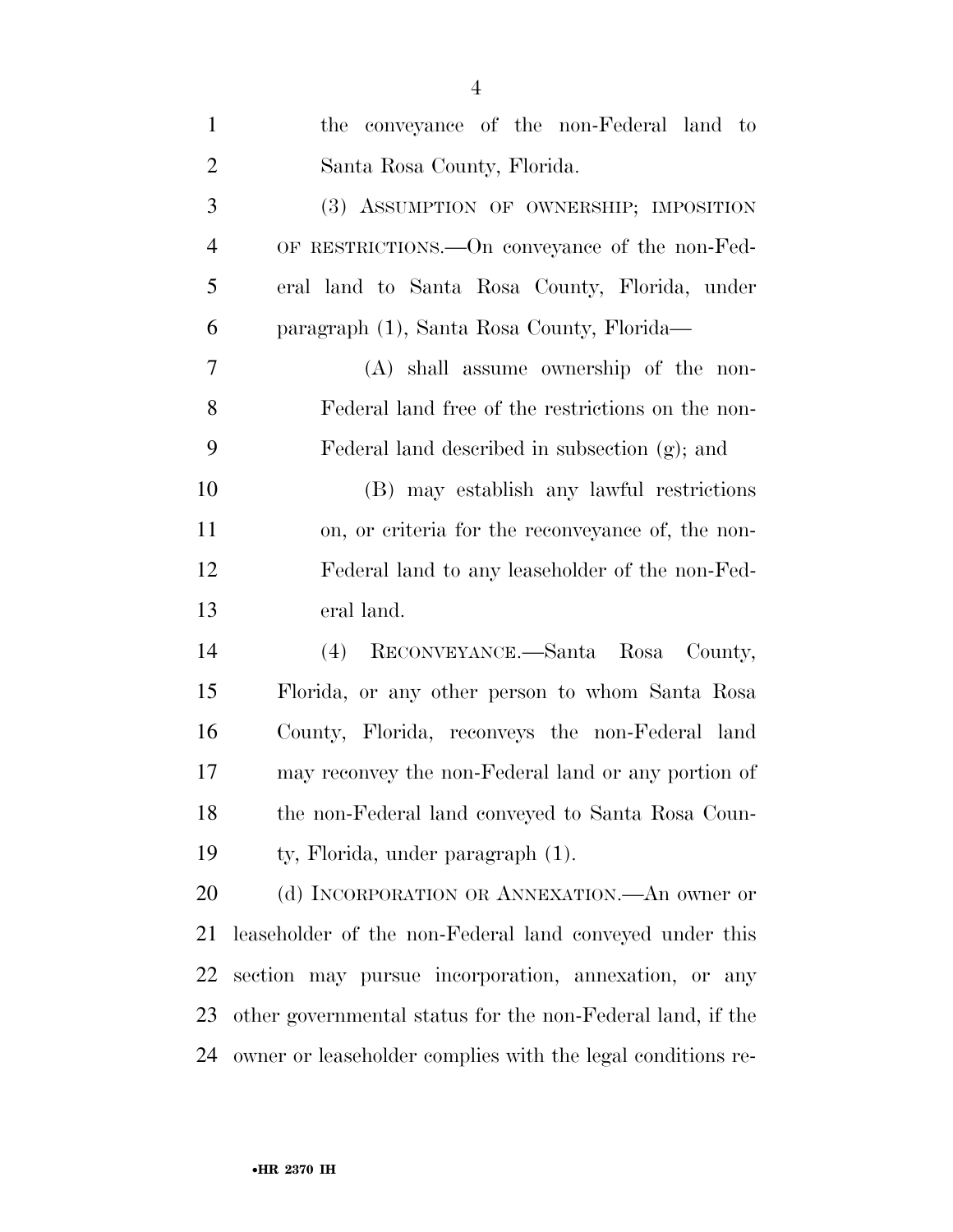quired for incorporation, annexation, or the other govern-mental status.

 (e) JURISDICTION.—The non-Federal land shall be subject to the jurisdiction of the county or unit of local government in which the non-Federal land is located.

 (f) PROCEEDS.—Any proceeds from the conveyance of the non-Federal land by the County or Santa Rosa County, Florida (other than amounts paid for the direct and incidental costs associated with the conveyance), under this section shall—

- (1) be considered to be windfall profits; and
- (2) revert to the United States.

 (g) PRESERVATION.—As a condition of the grant of the authority to convey the non-Federal land under sub- section (a), the County shall preserve in perpetuity the areas of the non-Federal land that, as of the date of enact- ment of this Act, are dedicated for conservation, preserva- tion, public recreation access, and public parking, in ac- cordance with any resolutions of the Board of Commis-sioners of the County.

 (h) DETERMINATION OF COMPLIANCE.—The County and Santa Rosa County, Florida—

23 (1) except as provided in subsection  $(c)(1)$ , shall not be subject to a deadline or requirement to make